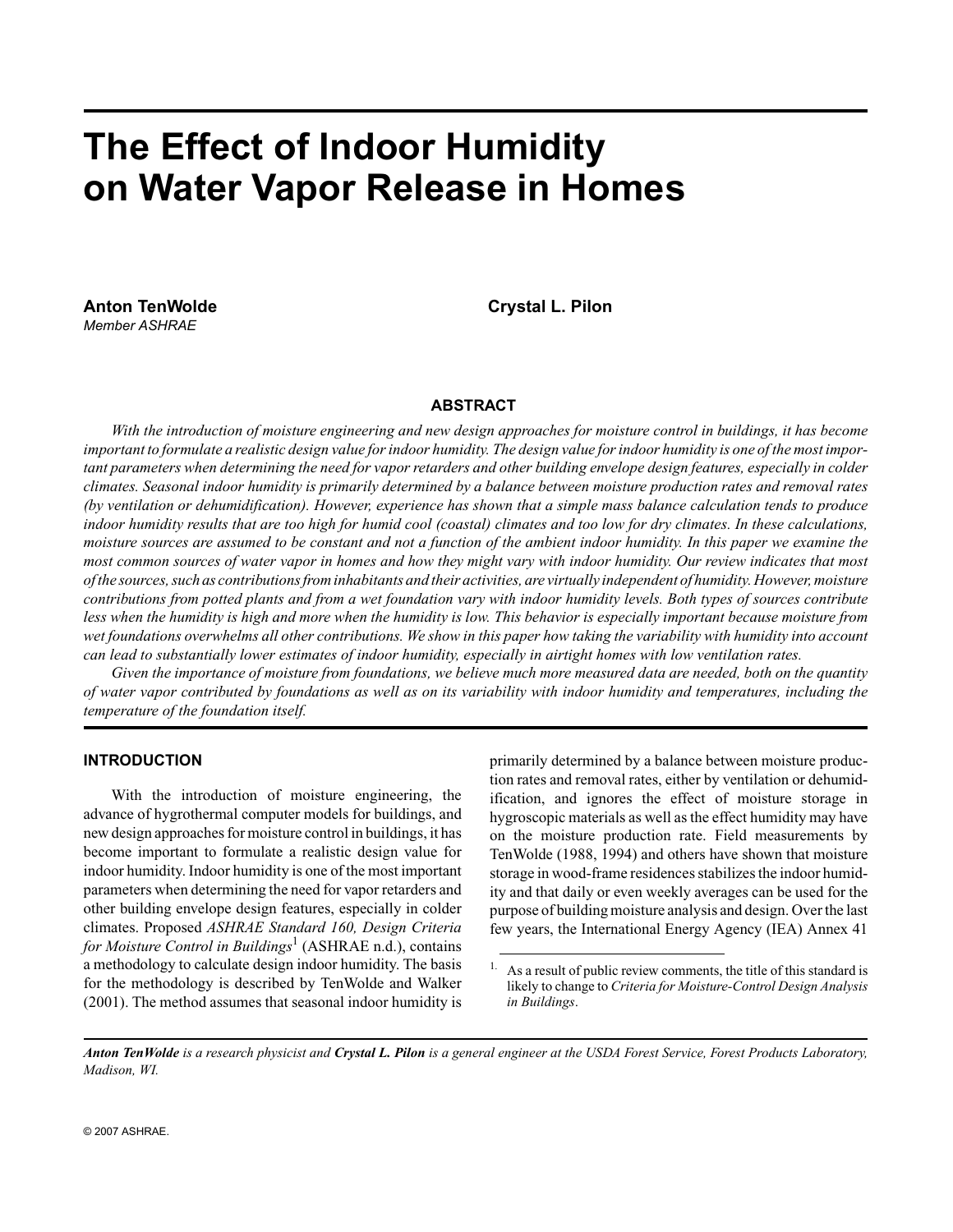has focused extensively on the moisture storage phenomenon, and a number of papers will be devoted to that at the 2007 Thermal Performance of the Exterior Envelopes of Whole Buildings X conference. This is one reason why this paper focuses exclusively on the effect of indoor humidity on moisture production. Another reason is that while moisture buffering can explain much of the shorter-term behavior of indoor humidity in wood-frame construction, it cannot explain some of the discrepancies in seasonal behavior that have been experienced. From anecdotal evidence we have often found that calculated seasonal indoor humidity at the extreme low and high ends deviates considerably from the measured data: calculated high humidity often exceeds measured humidity at the high end (e.g., in wet coastal climates) and is often too low at the low end (e.g., in cold winter climates). Moisture buffering is an unlikely explanation for this because the effect tends to be too short-term in wood-frame buildings to affect seasonal humidity.

# **BACKGROUND**

Data on residential moisture generation reported in the literature vary widely. Measurements were taken under different conditions and climates and in different building construction types, and the studies may or may not include the effects of seasonal moisture storage. Hite and Bray (1949) conducted a study of common moisture sources in houses, and the data have been widely cited ever since (e.g., Angell and Olson 1988). Unfortunately, over time, errors due to unit conversions crept in, and some of the data cited (e.g., in Angell and Olson [1988] and Christian [1993]) are about 10% higher than the original data reported by Hite and Bray (1949). The most complete summary of data was published in a report of IEA Annex 14 (IEA 1991). The reported average total moisture production rate for one to two adults, based on multiple references, is on the order of 8.2 L/day (0.75 lb/h). These data can be augmented with data published by TenWolde (1988, 1994), who reported a measured average of 6.8 L/day (0.62 lb/h) for seven households without children. Based on these data, TenWolde and Walker (2001) proposed design residential moisture production rates based on the number of expected occupants, as shown in Table 1. The data in this table were adopted as default design values in the public review draft of Standard 160 (ASHRAE n.d.). The design values represent an estimated 32% exceedance level, i.e., 32% of homes in each category can be expected to have higher moisture production rates. This value is then combined with a 32nd percentile low ventilation rate to arrive at approximate 10th percentile indoor humidity values.

In all indoor humidity calculations, the water vapor production rates are thought to be constant, regardless of indoor humidity level. However, it is reasonable to assume that if the temperature remains unchanged, evaporation into the air slows down at higher humidity levels, as the vapor pressure difference between the evaporating surface and the air becomes smaller. It is also reasonable to assume that water

vapor added by human or animal respiration should diminish with increasing humidity, as the air that is taken into the lungs already has a higher vapor content. Searching the building science literature did not yield articles discussing this effect. We therefore also searched for this information in the fields of human, animal, and plant physiology.

## **SOURCES OF WATER VAPOR**

We tried to determine which sources of indoor humidity might be affected by indoor humidity and which most likely are not. We assumed a constant indoor temperature of 21.1°C (70°F). We did not consider the effects of humidifiers, as they usually have some sort of humidistat control. Any humidification or dehumidification device with a humidistat control renders a humidity mass balance calculation unnecessary because the indoor humidity will likely be at or near the humidity setpoint. Air conditioning was also not considered. The effect of thermostat-controlled air conditioning on indoor humidity is complicated and depends, among other things, on the length of runtime cycles and, thus, on the proper sizing of the equipment (Shirey and Henderson 2004).

Many activities, such as showering and cooking, release bursts of water vapor in relatively short periods of time. However, it has been well demonstrated that this moisture is temporarily stored on surfaces and in hygroscopic materials and then is released soon after the event. Therefore, the amount released, not the momentary rate of release, is the most important for long-term indoor humidity calculations.

## **People**

People and other animals add water vapor to the indoor air by respiration and transpiration. Hite and Bray (1949) report that a family of four contributes 0.20 kg/h (0.45 lb/h) at night and 0.21 kg/h (0.46 lb/h) during the day (three persons at home, a higher activity level) based on the ASHVE *Heating, Ventilating, Air-Conditioning Guide* (ASHVE 1946). Angell and Olson (1988) cite the exact same numbers, and the IEA Annex 14 *Sourcebook* (IEA 1991) quotes moisture release rates from 30 to 300 g/h (0.07 to 0.7 lb/h) per person, depending on level of activity. Sanders (1996) lists generally accepted rates for "respiration" as 0.9 to 1.25 kg/day (2 to 2.8 lb/day).

# **Table 1. Design Residential Moisture Generation Rates (TenWolde and Walker 2001)**

| <b>Bedrooms</b> | Number of Number of<br><b>Occupants</b> | <b>Moisture Generation Rate</b> |                       |            |  |
|-----------------|-----------------------------------------|---------------------------------|-----------------------|------------|--|
|                 |                                         | L/day                           | kg/s                  | lb/h       |  |
|                 |                                         | 8                               | $0.9 \times 10^{-4}$  | $0.7$ lb/h |  |
| 2               | 3                                       | 12                              | $1.4 \times 10^{-4}$  | 1.1        |  |
| 3               | 4                                       | 14                              | $1.6 \times 10^{-4}$  | 1.3        |  |
| 4               | 5                                       | 15                              | $1.7 \times 10^{-4}$  | 1.4        |  |
| Additional      | $+1$ per<br>hedroom                     | $+1$                            | $+0.1 \times 10^{-4}$ | $+0.1$     |  |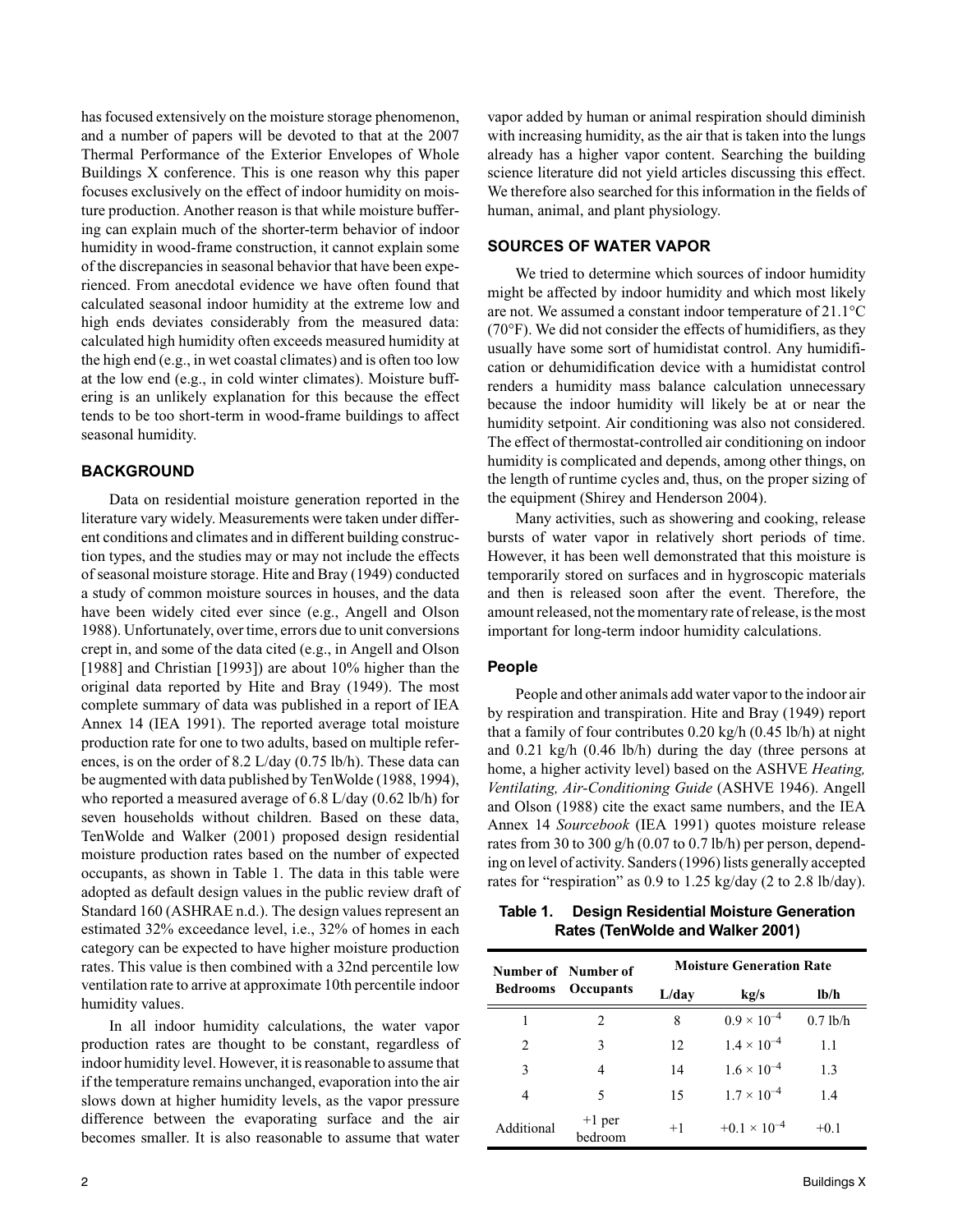The 1961 ASHRAE *Guide and Data Book: Fundamentals and Equipment* (ASHRAE 1961) provides data for "approximate loss in body weight by perspiration" for men at rest and at work when exposed to heat. According to this source, at 21.1 $\rm{°C}$  (70 $\rm{°F}$ ), a man at rest loses about 90 g/h (0.2 lb/h) and at work loses 270 g/h (0.6 lb/h). Various sources seem to use *respiration* and *transpiration* interchangeably, even though they are very different mechanisms and are likely to respond differently to changing humidity conditions.

**Respiration.** McCutchan and Taylor (1951) present data on the effect of humidity on human respiration. They determined that with room temperature in the range of 20°C to 24°C (68 $\degree$ F to 75 $\degree$ F) the expired air is at 33.2 $\degree$ C (91.8 $\degree$ F) and 88.2% relative humidity (RH). The RH of the expired air drops slightly with a drop in indoor air humidity. The combined effect on water vapor added to the air by respiration is given by

$$
W_e - W_i = A + Bt_i - 0.798W_i, \qquad (1)
$$

where

 $W_e$  = humidity ratio of expired air;

- $W_i$  = humidity ratio of indoor air;
- *ti* indoor air temperature,  $^{\circ}C$  ( $^{\circ}F$ );
- $A = 0.02760$  with the temperature in  $\degree$ C (0.02645 with the temperature in °F); and
- *B* =  $0.0000650$  with the temperature in  $\degree$ C (0.0000361 with the temperature in °F).

The rate of respiration is in the order of 240 L/h per m<sup>2</sup> of body surface area (0.79 ft $^3$ /h·ft $^2$ ). With an average body surface area of an adult male around  $1.8 \text{ m}^2$  (20 ft<sup>2</sup>), Equation 1 gives the approximate moisture production from respiration for an adult at various room RHs, with the room temperature at 21.1°C (70°F). These rates are shown in Figure 1. When comparing these rates with the total rates quoted above, if these rates are correct, it is obvious that respiration only provides a minor portion of the total water vapor generated by people and that most of the release must be from transpiration.



*Figure 1 Moisture production from respiration by an adult male at 21.1*°*C (70*°*F) room temperature.* 

**Transpiration.** Ferguson and Martin (1991) provide measured transpiration rates from burn wounds, but, for comparison reasons, also provide transpiration rates from healthy skin, in terms of skin diffusion resistance (the diffusion resistance was defined in terms of absolute humidity gradient expressed in terms of weight per unit of volume). Taking a typical range of 2  $\times$  10<sup>3</sup> to 6  $\times$  10<sup>3</sup> s/m for the diffusion resistance of healthy skin at normal room temperatures, transpiration rates calculated for ambient conditions of 20°C (68°F) at 50% RH are in the range of 0.5 to 1.4 kg/day (1.1 to 3.1 lb/day) per adult person at rest, assuming a skin surface of 1.8 m<sup>2</sup> (20 ft<sup>2</sup>) per adult person and a skin temperature of 30°C (86°F).

**Total Moisture Generation.** The sum of respiration and transpiration is in the range of 0.8 to 1.7 kg/day (1.8 to 3.7 lb/day) for an adult at rest, or approximately 30 to 70  $g/h$ (0.06 to 0.15 lb/h). These calculated rates compare well with the IEA Annex 14 *Sourcebook* (IEA 1991) data and Sanders (1996) and are somewhat less than the 90 g/h reported in the *Guide and Data Book* (ASHRAE 1961). The variation is not remarkable because of the wide variation in metabolic rate. The total release rate is also commonly scaled to body weight, i.e., an infant weighing 10 kg (22 lb) roughly produces water vapor at 1/7 the rate of a 70 kg (154 lb) adult.

**Variation with Humidity.** Evaporation from the skin and vapor added by respiration both theoretically decrease with increased room humidity, but this assumes that the skin diffusion resistance does not change. However, it is widely accepted that moisture generation from people is a function of metabolic rate. At a given metabolic rate, the body cools by radiation, convection, and evaporative cooling. If ambient temperature is not changed, radiation and convective heat loss are not changed. This means that as evaporative heat loss from the lungs decreases with increased humidity, the body will compensate by increased sweating, effectively decreasing the skin diffusion resistance. If latent heat loss is diminished because of an increase in humidity, the body will have to adjust to maintain core temperature. It can do so with a slight increase in transpiration, by allowing slightly more liquid water (sweat) to the surface. Thus, assuming a constant metabolic rate, with an isothermal increase in humidity, the ratio of transpiration over respiration is likely to increase, but the total vapor release is likely to change little because the total demand for cooling has not changed. Thus, moisture release from humans is categorized as independent of humidity, and 50 g/h (0.11 lb/h) is used for an average adult at rest.

#### **Pets**

Moisture release from pets is likely to respond to changes in humidity in a manner similar to release from humans: transpiration is likely to compensate for any decrease or increase in respiration heat loss in response to changes in humidity. Thus we classify moisture release from pets as independent from humidity and treat it as a constant.

**Cats.** Bartorelli and Gerola (1963) report that the average respiration rate of 22 cats was  $0.38$  L/min  $(0.013 \text{ ft}^3/\text{min})$ . If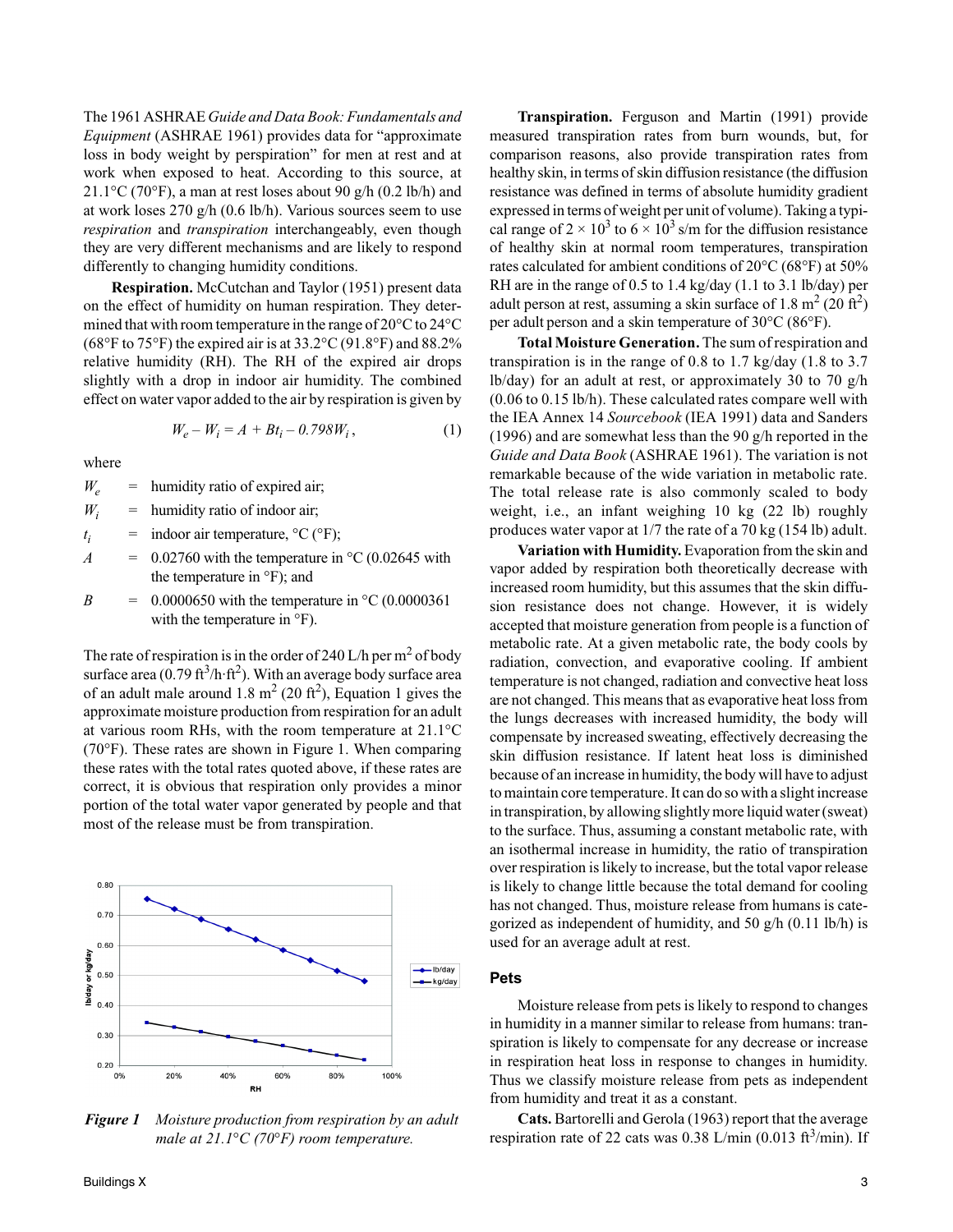we assume a body temperature of 34°C (100°F) and 88% saturation, the absolute humidity of the exhaled air is  $33.7 \text{ g/m}^3$  $(0.0021 \text{ lb/ft}^3)$ . The absolute humidity of inhaled air at 20°C  $(68^{\circ}\text{F})$  is 8.7 g/m<sup>3</sup> (0.00054 lb/ft<sup>3</sup>). Thus, the amount of vapor a cat contributes by respiration is in the order of 0.57 g/h  $(0.0012 \text{ lb/h})$  or 14 g/day  $(0.03 \text{ lb/day})$ . Human respiration contributes about 20% to 40% of the total vapor release (see previous section). If we assume a similar ratio in pets, the total moisture release would be 1.4 to 2.8 g/h (0.003 to 0.006 lb/h).

Another proposed approach is to simply use the human moisture release rate of 30 to 70 g/h (0.06 to 0.15 lb/h) and adjust it for differences in weight. With a cat weighing 2.5 kg (5.5 lb) and a human adult weighing 70 kg (154 lb), this approach results in a moisture release rate of 1.1 to 2.5 g/h (0.002 to 0.006 lb/h), not very different from the range above. It appears that  $2$  g/h (0.004 lb/h) is a reasonable estimate for the water vapor contribution from a cat.

**Other Pets.** The calculations above demonstrate that the proportional approach based on weight is a reasonable approach. Based on the release rate and weight for humans, this leads to a rate of  $0.43$  to  $0.86$  g/h·kg  $(0.00043$  to 0.00086 lb/h·lb). We propose an estimate of 0.7 g/h·kg (0.0007 lb/h·lb). Thus, a medium-size dog weighing 10 kg (22 lb) contributes about 7 g/h  $(0.015 \text{ lb/h})$ .

#### **Plants**

Hite and Bray (1949) measured the vapor release from seven different houseplants at "normal winter indoor conditions" and reported release rates from 39 to 101 g/day (0.082 to 0.22 lb/day), with the amount primarily varying with the type and size of plant. The average release rate was about 2.5 g/h (0.055 lb/h) per houseplant. The authors state that most of this is from transpiration from the plant itself and very little is from evaporation from the soil, but no measurements or calculations are provided to substantiate this statement. The IEA Annex 14 *Sourcebook* (1991) lists the following release rates:

| Potted flowers: | 5-10 g/h $(0.011 - 0.022$ lb/h)                            |
|-----------------|------------------------------------------------------------|
| Potted plants:  | $7-15$ g/h $(0.015-0.033$ lb/h)                            |
|                 | Medium-size rubber plant: $10-20$ g/h $(0.022-0.044$ lb/h) |

These rates are much higher than the rates measured by Hite and Bray (1949) and seem high when compared with the vapor release from pets (e.g., 7 g/h [0.015 lb/h] from a medium-size dog).

Yik et al. (2004), in a more recent set of measurements, report a moisture release rate of 0.84 g/h (1.85  $\times$  10<sup>3</sup> lb/h) per plant. This value is lower, but the measurements took place at relatively low temperatures (ambient conditions were 15°C [59°F] and 65% RH). If this rate is adjusted for room temperature, and we assume Hite and Bray (1949) measured at  $21.1\degree$ C (70 $\degree$ F), the two rates would be very similar if the ambient humidity for Hite and Bray's measurements was 30% RH, not unreasonable for the reported "normal winter indoor conditions" in Lafayette, Indiana.

**Variation with Humidity.** There is evidence that transpiration from plants varies with ambient humidity. In general, transpiration will increase with lower ambient humidities, all else being equal, but there is also evidence that plants are able to limit this response by closing the stomata. The relationship is therefore not a simple one and also appears to depend on the humidity history the plant or tree is exposed to (Franks et al. 1997). West and Gaff (1976) conclude that with standard atmospheric carbon dioxide levels, transpiration of seedling apple trees (*Malus sylvestris,* commonly known as *Granny Smith*) is unlikely to be regulated by the stomata until the leaf to air vapor density gradient exceeds 12 to 14 g/m<sup>3</sup> (0.00075 to 0.00087 lb/ft<sup>3</sup>). With gradients up to  $12 \text{ g/m}^3 (0.00075 \text{ lb/ft}^3)$ , West and Gaff (1976) show that respiration increases roughly linearly with humidity gradient. With gradients above  $12 \text{ g/m}^3$  $(0.00075 \text{ lb/ft}^3)$ , transpiration remains constant or actually declines. If we assume that other plant species behave in a similar manner and that the plant surface and the air are both at the same temperature  $(21.1^{\circ}\text{C}$  [70°F]), plant respiration increases linearly with decreasing RH until RH goes below 25% to 35%.

When determining the variability with humidity, it is of interest how much of the vapor contribution comes from plant transpiration and how much comes from evaporation from the soil. The authors of the present paper were unable to find published data on this ratio but attempted to calculate approximate release rates. Penman (1948) published data on natural evaporation from open water and soils, confirming the validity of the following by Rohwer (1931) for evaporation from open water (no wind):

$$
E = A(p_{w,s} - p_w) \tag{2}
$$

where

$$
E = \text{evaporation rate, kg/s} \cdot \text{m}^2 \text{ (lb/s} \cdot \text{ft}^2)
$$
  
\n
$$
A = 3.5 \times 10^{-8} \text{ (SI) } (2.4 \text{ x} \times 10^{-5} \text{ [I-P]})
$$
  
\n
$$
p_{w,s} = \text{saturation vapor pressure of air, Pa (in. Hg)}
$$

 $p_w$  = vapor pressure of air, Pa (in. Hg)

The mass transfer coefficient  $(3.5 \times 10^{-8} \text{ s/m})$  [about 600 perms<sup>2</sup>]) corresponds reasonably well with data for vapor transfer coefficients from building surfaces  $(2.7 \times 10^{-8} \text{ s/m})$ [470 perms] without wind or temperature differences, [Hens 1993]), reported elsewhere in the literature. However, these measurements were carried out in the open air, with wind and sun possibly affecting the outcome. We therefore compared this equation with results from a more recent experiment by Pauker et al. (1993), who obtained formulas for water evaporation into still air from well-controlled experiments. They obtained very good results with a simple linear equation, although they found slightly better agreement with more complex equations:

$$
J = B(C_w - C_a) \tag{3}
$$

<sup>&</sup>lt;sup>2.</sup> 1 perm = 1 grain/(h·ft<sup>2</sup>·in. Hg).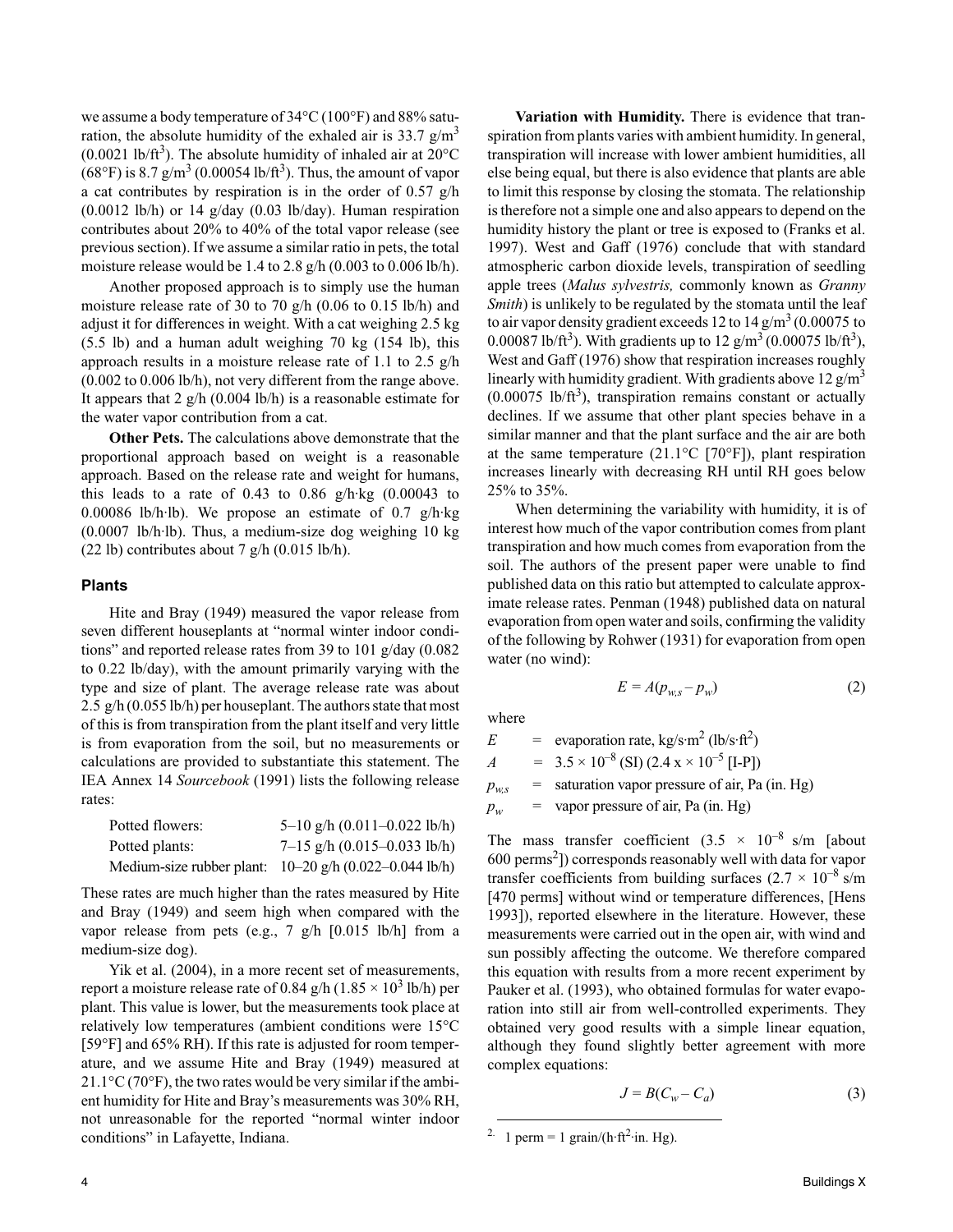where

$$
J = \text{evaporation rate}, \text{kg/h} \cdot \text{m}^2 \text{ (lb/h} \cdot \text{ft}^2\text{)}
$$

 $B = 17.22$  (SI) (2.202 [I-P])

 $C_w$  = absolute humidity at saturation, kg/m<sup>3</sup> (lb/ft<sup>3</sup>)

 $C_a$  = absolute humidity of ambient air, kg/m<sup>3</sup> (lb/ft<sup>3</sup>)

If we convert Equation 3 into the same units as Equation 2, we obtain the exact same equation.

Penman (1948) also measured differences between evaporation from soil versus open water and found that evaporation from wetted soil was generally 90% of that of open water. We therefore use a transfer coefficient of  $3 \times 10^{-8}$  s/m. For a 0.11 m (4.5 in.) diameter pot, the evaporation rate at  $21.1^{\circ}$ C (70 $^{\circ}$ F), 50% RH is therefore 1.4 g/h (0.0031 lb/h). This rate decreases linearly with RH. Thus, we may assume that the total evaporation rate from plants decreases linearly with RH in the 30% to 100% RH range. Below 30% RH, we assume that the rate remains constant because the respiration rate may be decreasing with decreasing RH, while evaporation rates from the soil would be still be increasing. For our calculations we used an average total release rate of 2.5  $g/h$  (0.0055 lb/h) per houseplant and assumed that this was measured at 21.1°C (70°F), 30% RH.

$$
E_{\text{plants}} = 3.6(1 - \varphi) \text{ for } 0.3 < \varphi < 1
$$
\n
$$
E_{\text{plants}} = 2.5 \text{ for } \varphi < 0.3
$$

where

 $E_{\text{plants}} = \text{total evaporation from plants at } 21.1 \text{°C } (70 \text{°F}), \text{g/h}$  $=$  relative humidity

#### **Showers and Bathing**

Hite and Bray (1949) reported that an "average" shower contributes between 0.11 and 0.23 kg (0.25 and 0.5 lb) of water vapor, but they report great variability depending on a number of factors. They did not report the length of the shower, although later authors (Angell and Olson 1988) claim that this amount applies to a five-minute shower. The amount did not include condensation on walls, mirrors, or windows, nor the water evaporating after the shower from shower stall surfaces or from wet towels. Their measured rate for bathing in a bathtub was 1/4 of the rate for showering.

IEA Annex 14 (1991) reports that a three-minute shower releases 0.2 kg (0.44 lb) of vapor, and a 15-minute shower releases 0.8 kg (1.76 lb). The same source reports a release rate of 2.6 kg/h  $(5.7 \text{ lb/h})$  for showers and 0.7 kg/h  $(1.5 \text{ lb/h})$  for baths, which correlates reasonably well with the rates reported above. We therefore used 2.6 kg/h (5.7 lb/h) for showers and 0.7 kg/h (1.5 lb/h) for baths in our calculations. Of course, the presence and effectiveness of a bathroom fan greatly affects the effective contribution to the home. However, Yik et al. (2004) found that only about half the water vapor generated is removed by the fan, with the rest condensing on various surfaces.

The water temperature for showering and bathing is likely to be around 40°C (104°F). This would make the vapor release only a very weak function of ambient relative humidity. In addition, bathroom humidity is likely to rise rapidly during bathing, further obfuscating the net effect of indoor humidity. Any water deposited on various surfaces that is not drained will also evaporate. We therefore elect to treat water vapor release from bathing as a constant source.

#### **Dishwashing, Cleaning, and Cooking**

**Dishwashing.** Hite and Bray (1949) concluded that the vapor release from dishwashing for a family of four varies between 0.2 and 0.3 kg (0.5 and 0.75 lb). Yik et al. (2004) put the total at 3 g  $(0.0066 \text{ lb})$  per person per meal, plus 50 g  $(0.11)$ lb) per meal for drying, but dishwashing was done with cold water. Dishwashing now is done primarily with automatic dishwashers, and the vapor release is at temperatures of around 50°C to 70°C (120°F to 160°F) and therefore is not very humidity dependent. Moreover, water vapor release continues until all dishes are dry, and the amount released is therefore not a function of humidity. We used a constant 0.25 kg (0.55 lb) per load of dishes for our calculations.

**Cleaning.** Hite and Bray (1949) reported 0.15  $\text{kg/m}^2$  $(0.03 \text{ lb/ft}^2)$  for floor mopping, but the measurements by Yik et al. (2004) show a much lower amount,  $0.005 \text{ kg/m}^2$  $(0.001 \text{ lb/ft}^2)$ . The only areas that would likely be mopped are the bathroom and kitchen, and most likely no more than once a week. We therefore believe the moisture contribution from cleaning can be ignored.

**Cooking.** Yik et al. (2004) collected detailed data on cooking various dishes.

| Rice for four persons:       | 55 g $(0.12$ lb)    |
|------------------------------|---------------------|
| Chicken wings:               | 37 g (0.081 lb)     |
| Steaming:                    | 283 g (0.624 lb)    |
| Vegetable boiling or frying: | 148 g (0.326 lb)    |
| Noodles:                     | $25$ g $(0.055$ lb) |
| Soup boiling:                | 927 g (2.04 lb)     |

These are release rates from the food only and do not include water from combustion. Thus, a meal with rice, vegetables (boiled), and chicken wings releases on the order of 240 g (0.53 lb). We used 0.24 kg (0.53 lb) per meal in our calculations.

The same source lists water release from a gas burner as 450 g/h (1 lb/h) when turned on full, but the gas used was "town gas" with about half the energy content of natural gas. The combustion of natural gas, which is mostly methane, can add about 1.6 kg (0.1 lb) of water per  $m^3$  (ft<sup>3</sup>) of gas burned. Thus, a 3 kW (10,000 Btu) burner, on full, uses about  $0.28 \text{ m}^3/\text{h}$ (10 ft<sup>3</sup>/h) of natural gas, adding around 0.45 kg/h (1 lb/h) of moisture from combustion, the same amount as reported by Yik et al. (2004).

Moisture release from cooking is not a strong function of indoor humidity. Water from gas combustion and boiling is independent of humidity, and most of the other release occurs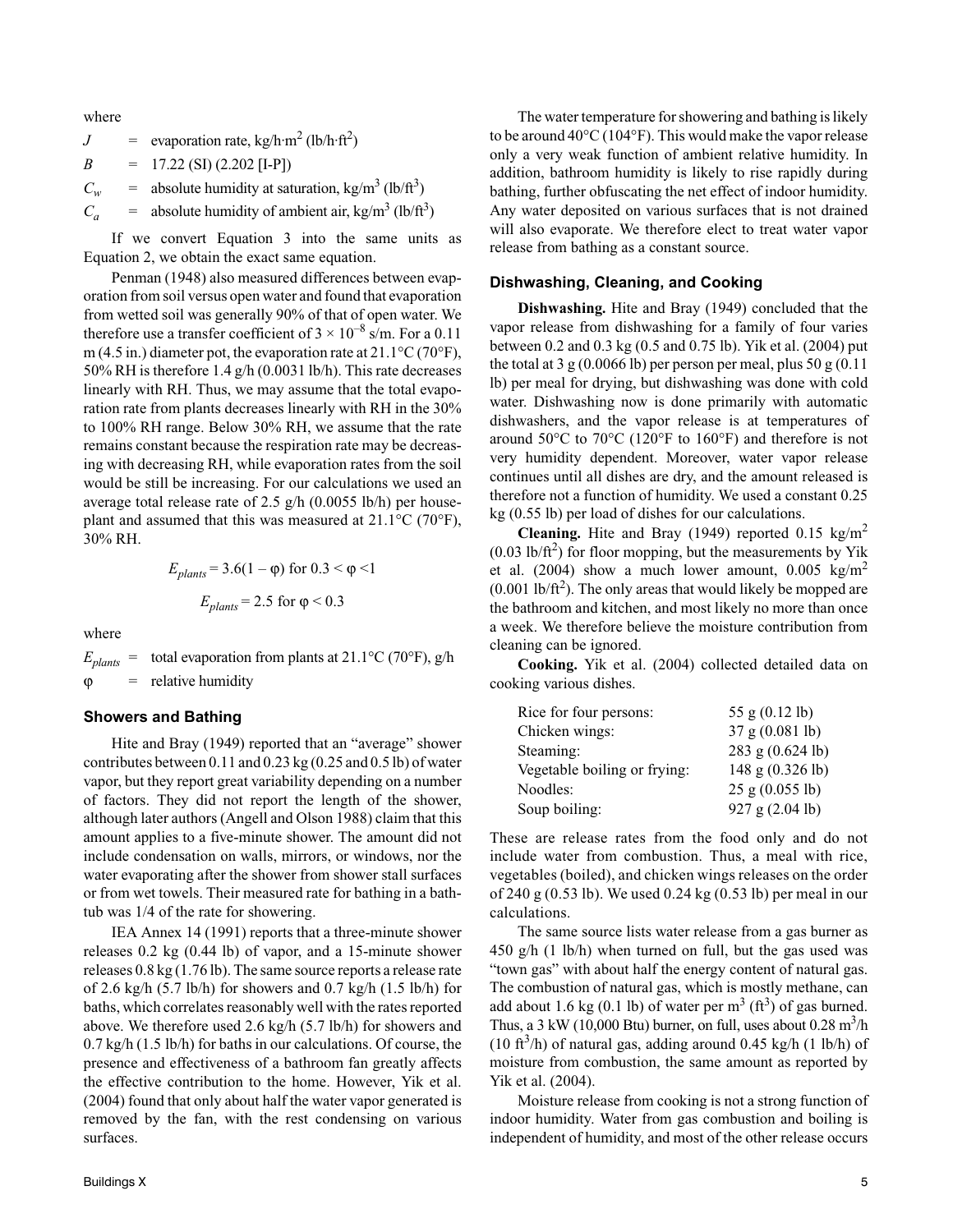at high temperatures. We therefore treat moisture release from cooking as independent of humidity.

# **Clothes Washing and Drying**

Hite and Bray (1949) report that a load of laundry after wringing contained 11.9 kg (26.3 lb) of water. Angell and Olson (1988) cite a much lower number: 2.2 to 2.95 kg (4.9 to 6.5 lb) of water retained in a standard 3.6 kg (8 lb) load of laundry after dry spinning, indicating the advantages of spin dryers over wringers. However, laundry is rarely dried inside any more, as most households now use clothes dryers that are vented to the outside or laundry is dried outside. We therefore ignore the contribution from clothes.

#### **Foundations**

Moisture release from wet foundations can be a very important source of moisture. However, data are elusive, probably because the rates vary so greatly, and it is difficult to measure. The evaporation rate depends on the wetness of the soil but also on the amount of energy available for evaporation. Hite and Bray (1949) do not mention moisture release from the foundation, but a widely quoted publication (HHFA 1954) reports moisture transfer through a 0.1 m (4 in.) concrete slab over gravel over wet soil of about 0.09 kg/m<sup>2</sup>·day (0.02 lb/  $ft<sup>2</sup>$  day). The report also showed that the evaporation could be reduced by up to a factor of 10 by installing various membranes under the concrete slab. However, these measurements were conducted at 26.7°C (80°F), 30% RH, and these rates are therefore too high considering that temperatures in foundations are more likely in the  $10^{\circ}$ C to  $20^{\circ}$ C (50 $^{\circ}$ F to  $70^{\circ}$ F) range. If we correct for this temperature difference and assume the foundation temperature is  $15.6^{\circ}$ C (60°F), the rate would be about half, or  $0.05 \text{ kg/m}^2$  day  $(0.01 \text{ lb/ft}^2$  day) at 20% RH of the ambient air. This translates into about  $0.002 \text{ kg/m}^2$  h  $(0.0004 \text{ lb/ft}^2 \cdot h).$ 

 Trethowen (1994) measured moisture release in crawlspaces in New Zealand and reported an average release rate of 0.4 kg/m<sup>2</sup>·day (0.08 lb/ft<sup>2</sup>·day) from bare soil. This translates into around  $0.017 \text{ kg/m}^2 \cdot h$  (0.0034 lb/ft<sup>2</sup> $\cdot$ h). Trethowen also demonstrated the large effect of ground temperature on evaporation rates. This rate is considerably higher than the values reported by the The Housing and Home Finance Agency (HHFA) (HHFA 1954), but these rates were measured under very different conditions and different foundation types.

Using Equation 2 for evaporation from open water and assuming that evaporation from soil is 90% of that from water, we arrive at release rates as shown in Figure 2. The rates in Figure 2 represent very wet conditions in the foundation, a "worst case" scenario, with release rates of hundreds of kilograms of moisture per day, leading to disastrous moisture conditions in the home. It shows the potential of foundations to completely overwhelm all other moisture sources. Even if the rates seem much too high, the basic relationship with foundation temperature and indoor humidity should still be valid, as long as sufficient heat is available to evaporate the water.

Figure 2 also shows that the foundation ceases to be a moisture source when the dew point of the indoor air reaches the temperature of the foundation soil or concrete. It could even be argued that at that point the foundation becomes a sink for water vapor and that any additional moisture generated elsewhere in the home is absorbed by the foundation. This would cap the indoor humidity at the dew point of the foundation. However, in our calculations we ignored this possible effect.

Given the large variation in moisture release rates, it was difficult to settle on a reasonable number for our calculations. It seemed to us that the HHFA (1954) release rates, as adjusted for foundation temperature and ambient conditions, may provide the most realistic average source rate. This rate is 0.002 kg/m<sup>2</sup>·h (0.0005 lb/ft<sup>2</sup>·h) with an assumed foundation temperature of 15.6°C (60°F) and indoor ambient air at 21.1°C (70°F) and is about 50 times lower than the rate shown in Figure 2 for those conditions. It gives a contribution of about 5 kg/day for a 100 m<sup>2</sup> home (12 lb/day for a 1000 ft<sup>2</sup> home), numbers that seem to agree reasonably well with practical experience. However, release rates could easily exceed this level, especially in homes built over a wet crawlspace.

For our calculations we assumed a "moist" foundation and applied the same temperature and relative humidity relationships as shown in Figure 3 to this reduced release rate. The values are given in Table 2.

#### **Total Moisture Production**

As an example, we calculated the water vapor production of a family of five (two adults, two children, one infant), living in a 200 m<sup>2</sup> (1986 ft<sup>2</sup>) house as a function of indoor humidity. We assumed they cook with gas and that they own pets (a more complete description can be found in the Appendix). The indoor temperature is  $21.1^{\circ}$ C (70 $^{\circ}$ F). The results are shown in Figure 3. The scenario results in a relatively modest rate of moisture production, between 6.6 and 10.2 kg/day (14.7 and 22.5 lb/day), which is unlikely to lead to very high



*Figure 2 Calculated evaporation rates from soil as a function of soil temperature and indoor air relative humidity at 21.1°C (70°F).*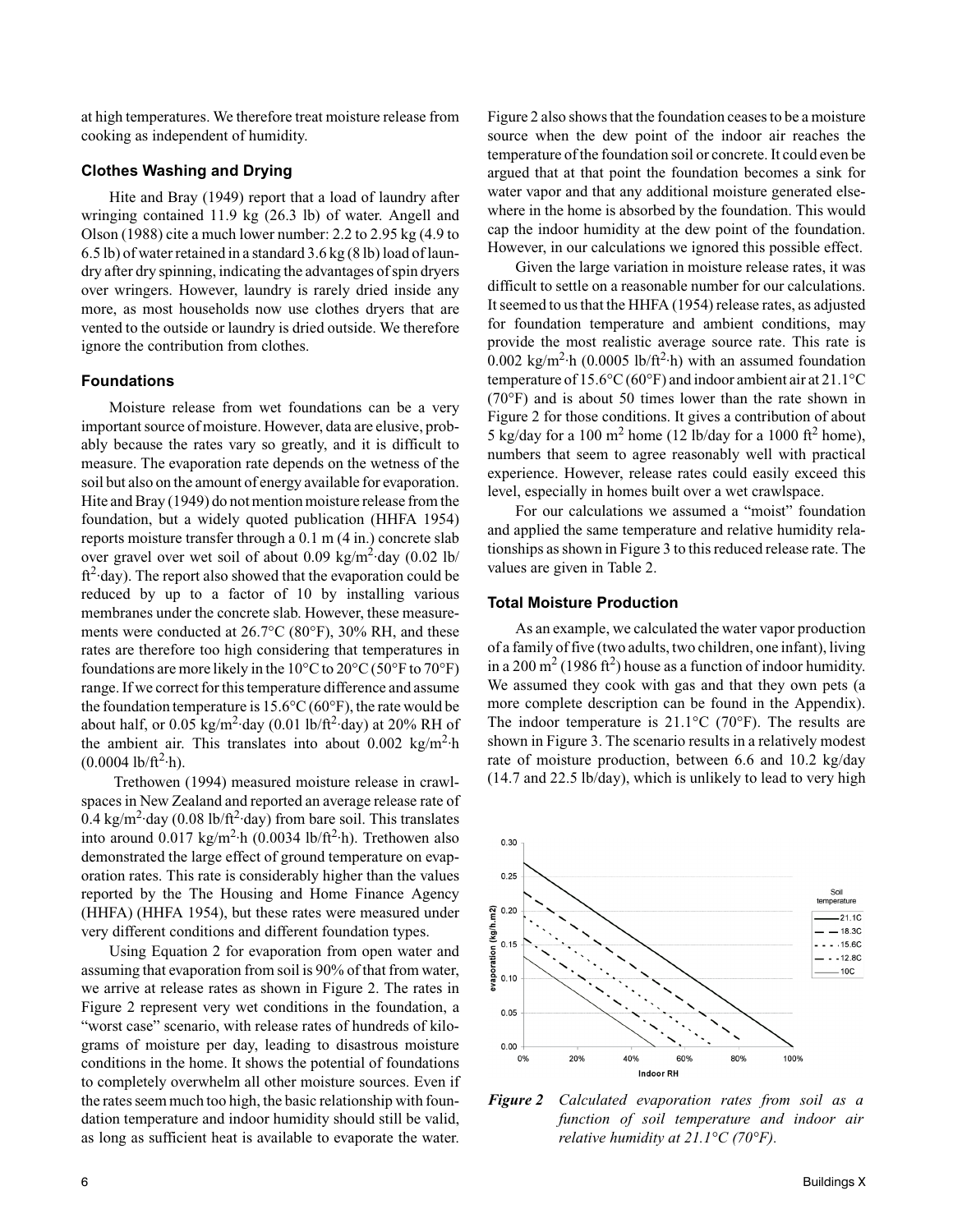winter humidity levels, even at low home ventilation rates (cold climates). The effect of using the variable release rates is minimal.

The moisture release in our scenario is much lower than the 15 kg/day (33 lb/day) proposed in the public review draft of Standard 160 (n.d. 2006) (see Table 1). This is not surprising because the design numbers in proposed Standard 160 are intentionally chosen to be more severe than average. Given the fact that moisture release from the foundation is by far the most variable and can dominate the overall moisture release rate, it is not unreasonable to assume that many homes that have very high moisture release rates would receive most of that moisture from a wet foundation. If that is the case, the effect of humidity on release rates and indoor humidity would be far greater. If we quadruple the foundation contribution for our example, leaving all else the same, the total release rates are between 6.7 and 20.3 kg/day (14.8 and 44.8 lb/day) (Figure 4). This is more in the range of the design values but also shows a much greater variability with humidity (Figure 4).

# **Effect of Variable Moisture Sources on Indoor Relative Humidity**

We performed a whole-house moisture balance with the high values in Figure 4 to determine the possible effect of variable versus constant source rates on the design indoor humidity. The outdoor condition chosen was –8.5°C (16.7°F), 65.8% RH,



*Figure 3 Example moisture release from a family of five, with a medium contribution from the foundation.*

which is the monthly average for January in Madison, Wisconsin (TenWolde and Colliver 2001). We did the calculation for a variety of ventilation conditions. For the constant rate we took the moisture release at 40% RH, 12.6 kg/day (27.7 lb/day), which is fairly close to the 15 kg/day (33 lb/day) design value proposed in the draft of Standard 160 (ASHRAE n.d.). Results are shown in Figure 5. Because of our choice for the constant rate, the lines for constant and variable release rates cross over at 40% RH. The results show that assuming a constant release rate can cause a substantially higher resulting RH for lower ventilation rates: at 0.1 ach ventilation, the variable rate calculation resulted in indoor humidity of around 55%, while the constant source produced about 75% RH. While these results depend on a number of assumptions, they do demonstrate that under certain conditions ignoring the effect of indoor humidity on moisture release rate may lead to substantially different and more severe conditions.

# **CONCLUSIONS AND RECOMMENDATIONS**

Our literature review and calculations have shown that most of the moisture sources in a home can be considered independent of indoor humidity conditions. Moisture release from potted plants and moisture release from foundations are two





**Table 2. Contribution from a Foundation as a Function of Indoor Humidity**

| RH                                           | 10%      | 20%      | 30%      | 40%      | 50%      | 60%     | 70%               |
|----------------------------------------------|----------|----------|----------|----------|----------|---------|-------------------|
| Source rate,                                 | 0.0024   | 0.002    | 0.0016   | 0.0012   | 0.0008   | 0.0004  | $\left( 0\right)$ |
| kg/m <sup>2</sup> ·h (lb/ft <sup>2</sup> ·h) | (0.0056) | (0.0047) | (0.0038) | (0.0028) | (0.0019) | (0.001) |                   |

*Note:* foundation temperature is 15.6°C (60°F) and indoor air temperature is 21.1°C (70°F).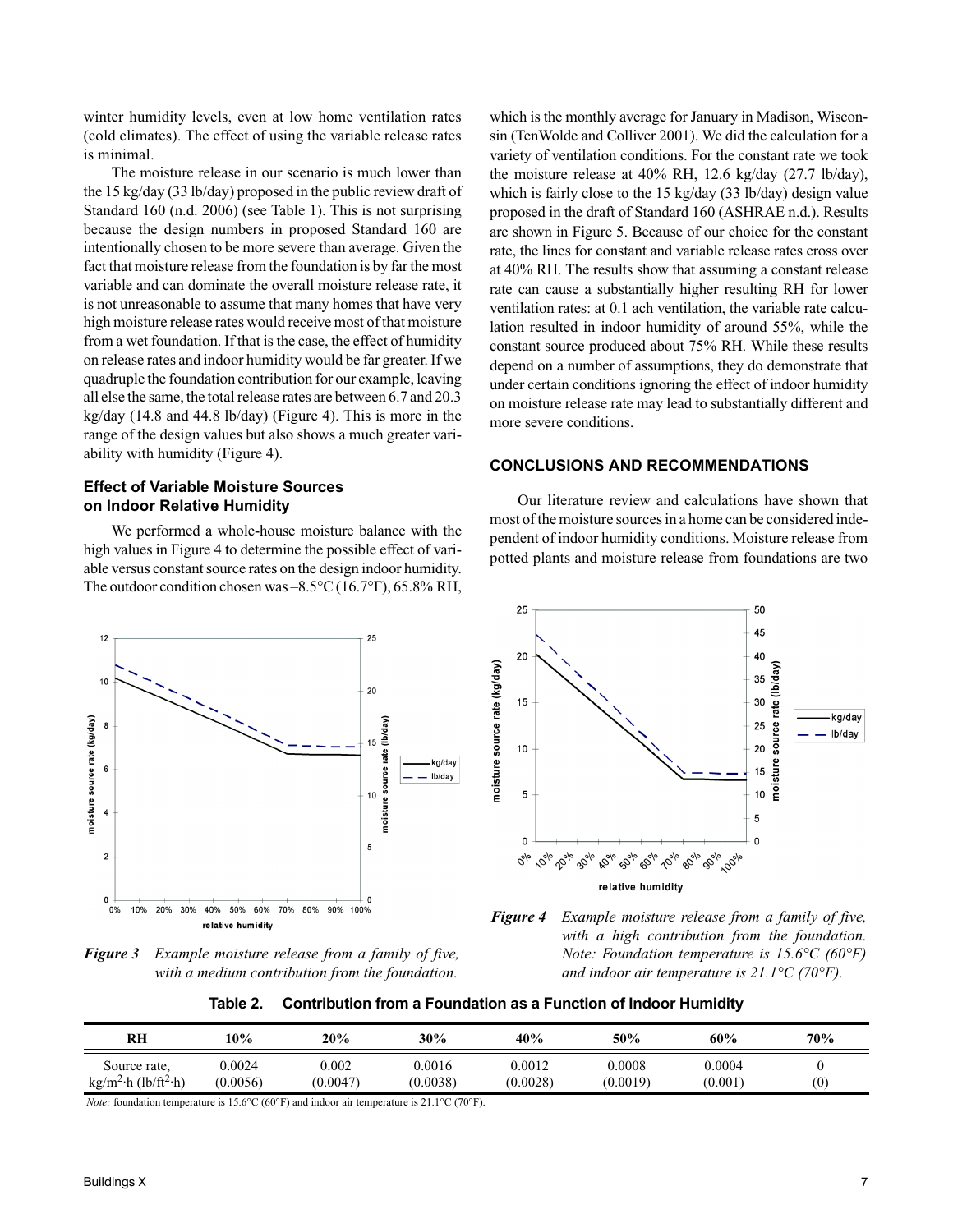

*Figure 5 Effect of variable versus constant moisture release on indoor relative humidity, for a family of five in Madison, WI.*

exceptions. The exact quantity released from foundations and how it varies with humidity is not known, but we do know that moisture from wet foundations can cause humidity and moisture problems during winter. The release from foundations is most likely higher with low indoor humidity than at high humidity. Taking this effect into account can lead to substantially lower estimates of indoor humidity, especially in airtight homes with low ventilation rates.

Given the importance of moisture from foundations, we believe much more measured data are needed, both on the quantity of water vapor contributed by foundations as well as its variability with indoor humidity and temperatures, including the temperature of the foundation itself.

# **REFERENCES**

- Angell, W.J., W.W. and Olson. 1988. Moisture sources associated with potential damage in cold climate housing. CD-F0-3405-1988, Cold Climate Housing Information Center, Minnesota Extension Service, University of Minnesota, St. Paul, MN.
- ASHRAE. n.d. *BSR/ASHRAE Sandard 160, Design Criteria for Moisture Control in Buildings*. Atlanta, GA: American Society of Heating, Refrigerating and Air-Conditioning Engineers, Inc.
- ASHRAE. 1961. *Guide and Data Book: Fundamentals and Equipment*. New York (now Atlanta, GA): American Society of Heating, Refrigerating and Air-Conditioning Engineers, Inc.
- ASHVE. 1946. *Heating, Ventilating, Air Conditioning Guide*. New York: American Society of Heating and Ventilating Engineers.
- Bartorelli, C., and A. Gerola. 1963. Tidal volume, oxygen uptake, cardiac output, and body surface in the cat. *Am. J. Physiol.* 205(3):588–90.
- Christian, J.E. 1993. A search for moisture sources. *Bugs, Mold & Rot II.* Washington, DC: Building Environment and Thermal Envelope Council.
- Ferguson, J.C., and C.J. Martin. 1991. A study of skin temperatures, sweat rate and heat loss for burned patient. *Clinical Physics and Physiological Measurement* 12(4):367–75.
- Franks, P.J., I.R. Cowan, and G.D. Farquhar. 1997. The apparent feedforward response of stomata to air vapour pressure deficit: Information revealed by different experimental procedures with two rainforest trees. *Plant, Cel and Environment* 20:142–45.
- Hens, H. 1993. *Bouwfysica 1* (Building Physics 1). Leuven, Belgium: Acco Publications (In Dutch).
- Hite, S.C., and J.L. Bray. 1949. Research in home humidity control. Research Series No. 106, Engineering Experiment Station, Purdue University, Lafayette, IN.
- HHFA. 1954. Moisture migration from the ground. Housing Research Paper No. 28, Housing and Home Finance Agency, Washington, DC.
- IEA. 1991. *Sourcebook*, Report of Annex XIV, Volume 1. Leuven, Belgium: International Energy Agency.
- McCutchan, J.W., and C.L. Taylor. 1951. Respiratory heat exchange with varying temperature and humidity of inspired air. *Journal of Applied Physiology* 4(2):121–35.
- Pauker, M.T., D. Tang, S.M. Jeter, and S.I. Abdel-Khalik. 1993. A novel method for measuring water vapor evaporation into still air. *ASHRAE Transactions* 99(1):279– 300.
- Penman, H.L. 1948. Natural evaporation from open water, bare soil and grass. *Proceedings of the Royal Society of London. Series A, Mathematical and Physical Sciences* 193(1032):120–45.
- Rohwer, C. 1931. Evaporation from a free water surface, US Dept. of Agr. Tech. Bull. 271. Washington, DC: US Department of Agriculture.
- Sanders, C. 1996. Final Report Annex 24, Volume 2, Environmental Conditions. Leuven, Belgium: International Energy Agency.
- Shirey, D.B., and H.I. Henderson. 2004. Dehumidification at part load. *ASHRAE Journal* 46(4):42–48.
- TenWolde, A. 1988. A mathematical model for indoor humidity in houses during winter. *Proceedings of Symposium on Air Infiltration, Ventilation, and Moisture Transfer.* Washington DC: Building Environment and Thermal Envelope Council.
- TenWolde, A. 1994. Ventilation, humidity, and condensation in manufactured houses during winter. A*SHRAE Transactions* 100(1):103–15.
- TenWolde, A., and D.G. Colliver. 2001. Weather data. *Moisture Analysis and Condensation Control in Building Envelopes* (H.R. Trechsel, ed.), pp. 16–28. ASTM